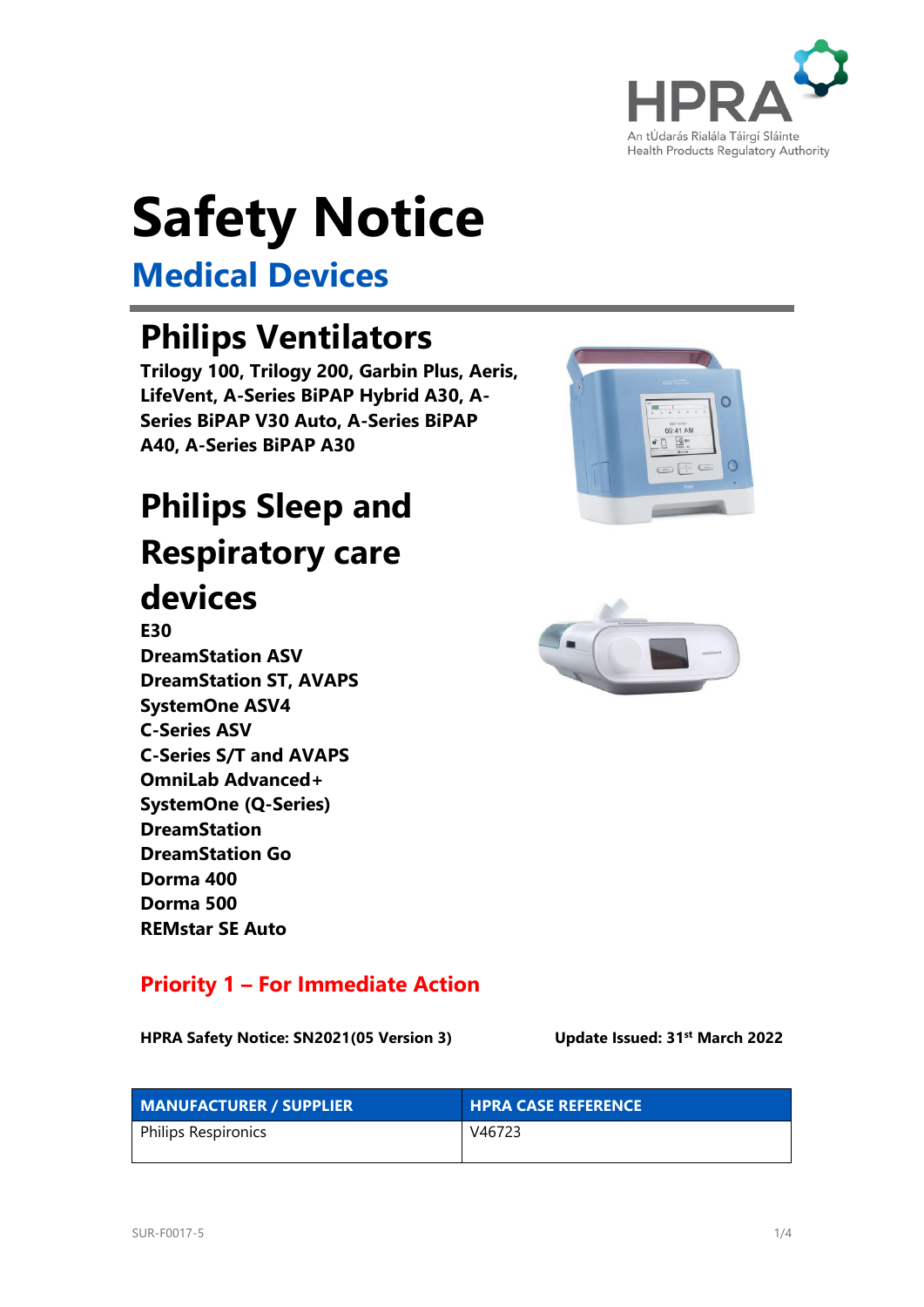#### **ISSUE**

The Health Products Regulatory Authority (HPRA) is issuing this Safety Notice to raise awareness of two issues identified with certain Philips Respironics ventilators, sleep and respiratory care devices (also known as 'CPAPs' or 'BiPAPs') manufactured before 26<sup>th</sup> April 2021.

Philips has advised that the two issues are due to the potential that polyester-based polyurethane (PE-PUR) sound abatement foam used in these devices:

1) may degrade into particles which may enter the device's air pathway and be ingested or inhaled by the user and,

2) may emit certain chemicals.

A list of all affected models and further information on the issues is available in the accompanying field safety notices (FSNs) issued by Philips. Where certain device models may have been previously marketed under alternate names (eg. SystemOne REMstar) please contact Philips or your provider to establish if your device is within the scope of this issue. It is important to note that the FSNs advise not stopping or changing your prescribed therapy without first consulting your doctor.

#### **ACTION OR RECOMMENDATIONS**

**The HPRA advises users to:**

1. Identify whether your device is one of the impacted models listed in the accompanying FSNs.

Based on the current information supplied by Philips, the Health Service Executive (HSE) recommends that all patients and device users continue to use their device as prescribed until a replacement device is supplied or the device repaired. Further details are available on the HSE website

[https://www.hse.ie/eng/services/news/newsfeatures/advice-philips-respironics](https://www.hse.ie/eng/services/news/newsfeatures/advice-philips-respironics-devices/)[devices/](https://www.hse.ie/eng/services/news/newsfeatures/advice-philips-respironics-devices/)

- 2. Register your device at <https://www.philips.ie/healthcare/e/sleep/communications/src-update> Call 1800 851 241 if you cannot visit the website or do not have internet access.
- 3. Report any adverse incidents associated with these devices to the manufacturer and to the HPRA.

#### **The HPRA advises that healthcare professionals:**

- 1. Refer to the accompanying FSNs for further information in relation to this issue.
- 2. Acknowledge receipt of the FSNs if you have not already done so.
- 3. Refer to information provided by Philips for physicians and other medical care providers at [https://www.philips.ie/healthcare/e/sleep/communications/src](https://www.philips.ie/healthcare/e/sleep/communications/src-update/information-for-physicians-and-providers)[update/information-for-physicians-and-providers](https://www.philips.ie/healthcare/e/sleep/communications/src-update/information-for-physicians-and-providers)
- 4. Report any adverse incidents associated with this device to the manufacturer and to the HPRA.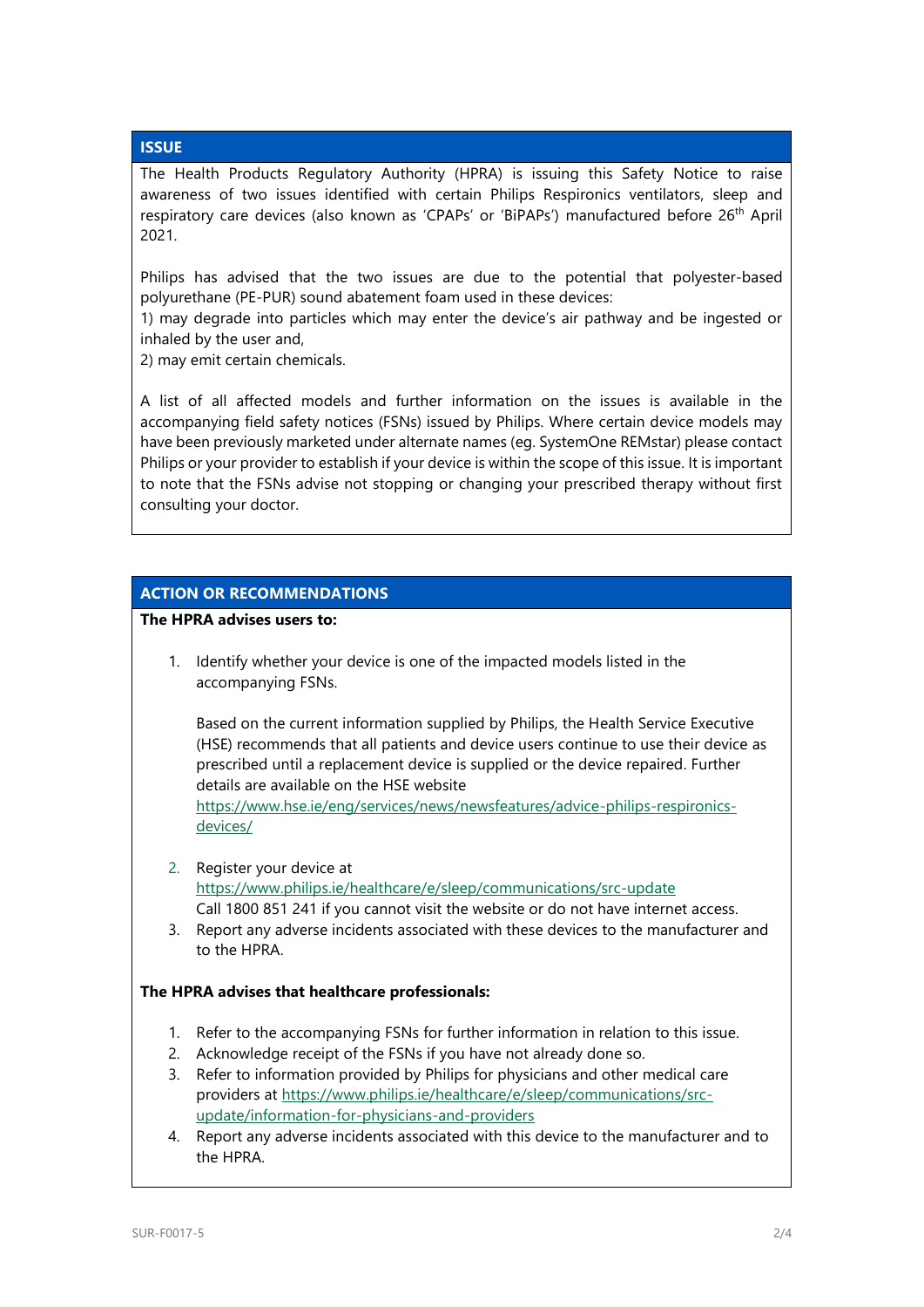Note – This is an emerging issue, the HPRA is working with the HSE, hospital and community services to further assess this issue and the potential impact on patients in Ireland. As information becomes available, the up to date HSE advice will be published on their website <https://www.hse.ie/eng/services/news/newsfeatures/advice-philips-respironics-devices/>

The HPRA has also published a Special Topics webpage for this issue at [https://www.hpra.ie/homepage/medical-devices/special-topics/philips-sleep-and-respiratory](https://www.hpra.ie/homepage/medical-devices/special-topics/philips-sleep-and-respiratory-care-devices)[care-devices](https://www.hpra.ie/homepage/medical-devices/special-topics/philips-sleep-and-respiratory-care-devices)

Suppliers are requested to forward a copy of this Safety Notice and the accompanying FSNs to all affected users and to any organisation / persons to which / whom these devices have been transferred.

#### **TARGET GROUPS**

| Users of affected devices and their carers | Outpatient clinics            |
|--------------------------------------------|-------------------------------|
| Respiratory consultants                    | Intensive Care Units          |
| General practitioners                      | Neonatal Intensive Care Units |
| Community care managers                    | <b>Nursing Homes</b>          |
| Paediatricians                             | <b>Sleep Centres</b>          |
| Risk managers                              | <b>Rehabilitation Units</b>   |
| Supplies managers                          |                               |

#### **BACKGROUND**

Philips Respironics has initiated a global field safety corrective action and issued the accompanying FSNs to notify device users of the two issues outlined above. As described in these notices, the manufacturer has identified a number of potential risks, which may have significant effects on the users of these devices in the long term, including potential risks related to exposure to carcinogens.

To date, Philips has received several global complaints regarding the presence of black debris/particles within the air pathway circuit (extending from the device outlet, humidifier, tubing, and mask). Philips also has received reports of headache, upper airway irritation, cough, chest pressure and sinus infection.

Philips has advised that they are deploying a permanent corrective action to address these issues. Further information on this corrective action and the status of the field action are available at:<https://www.philips.ie/healthcare/e/sleep/communications/src-update>

#### **MANUFACTURER / AUTHORISED REPRESENTATIVE / DISTRIBUTOR CONTACT INFORMATION**

Enquiries to the **manufacturer** should be addressed to:

Philips Respironics Inc, 312 Alvin Drive,

Telephone: 1800851241 E-mail: [devicevigilanceuki@philips.com](mailto:devicevigilanceuki@philips.com)